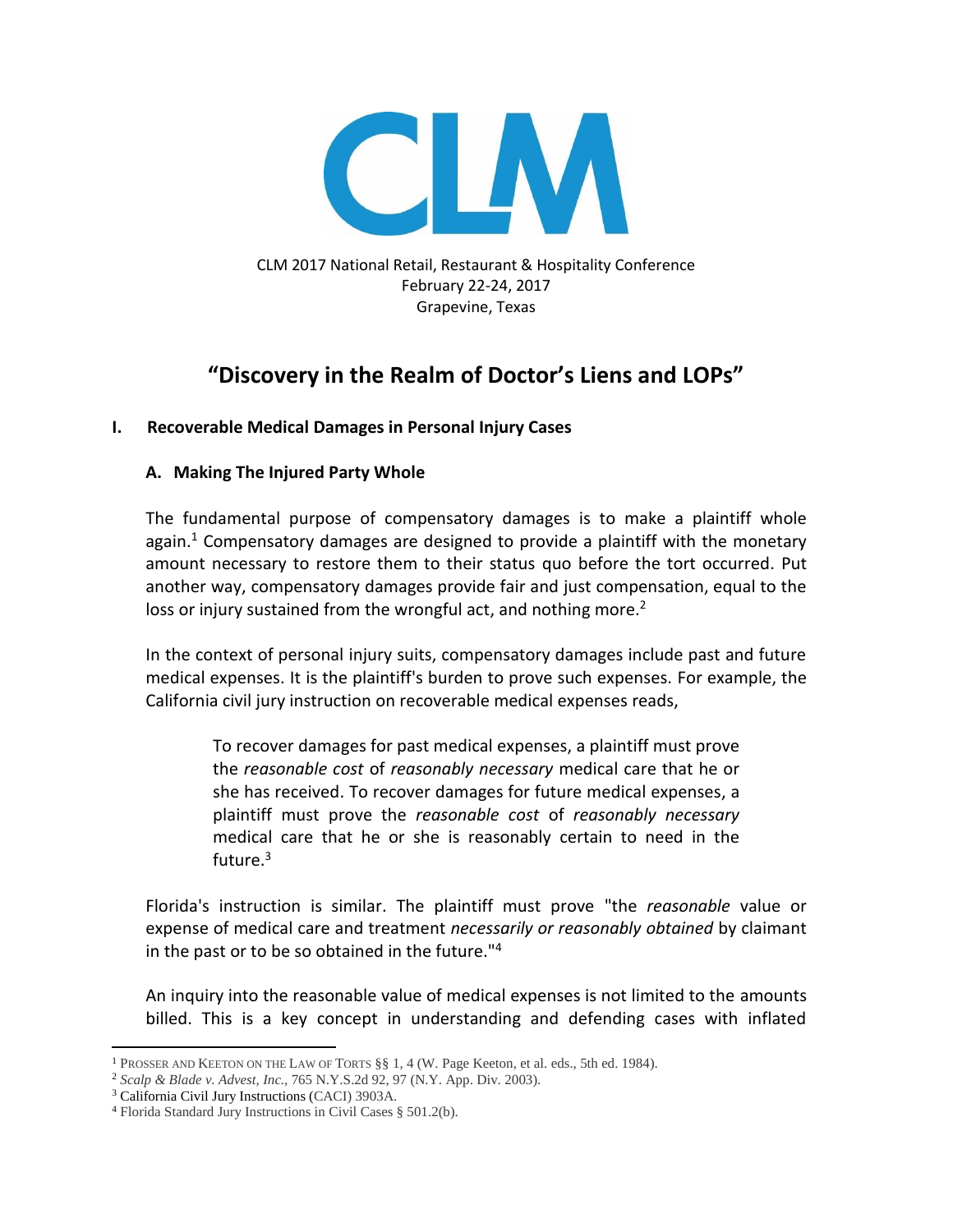medical expenses where plaintiff's claim incurred high damages for medical costs. This simple concept that medical damages claims must be reasonable presents the battleground in many liability cases. If a claimant has in fact paid for the medical services then the overwhelming body of law is that those amounts are deemed reasonable.<sup>5</sup> However in most litigated cases the vast majority of medical expenses remain unpaid. Plaintiff's present these numbers at trial or even before during pre-suit negotiations and the large medical costs drive the settlement numbers.

## **1. Defining the Reasonable Value of Medical Expenses**

Courts have held that evidence of a reduced amount accepted as full payment under an agreement between the provider and private insurer is admissible and relevant to proving the plaintiff's damages for past medical expenses.<sup>6</sup> The concept is very simple. The value of a good or service is often determined through market forces. What a person accepts for a service is evidence of the value of the service. Some every day examples come to mind, like buying a house or car. It is not just what the seller wants that sets the price but what a buyer is willing to pay. But in our cases the dynamics are a little different. The Buyer (Plaintiff) and Seller (medical provider) have fixed the price before filing suit. The Buyer (Plaintiff) then turns around and asks a third party (Defendant) to accept this price. At a glance this seems unfair but making the defense's case is not without obstacles as discussed below.

# **2. Collateral Source Rule, Health Insurance, Medicare/Medicaid**

Defendant's often take the position that the market value of a medical expense should be determined, at least in part, by what a provider accepts as payment. Conversely Plaintiff's often argue it is impermissible to inject insurance payments or collateral sources into a trial. This knee jerk reaction to disallowing insurance references in court room is not well founded.

"The policy justification for the collateral source rule is that the tortfeasor should not benefit from the expenditures made by the injured party or take advantage of contracts or other relations that may exist between the injured party and third persons."<sup>7</sup>

<sup>5</sup> *See Bermudez v. Ciolek*, 188 Cal. Rptr. 3d 820, 835 (Cal. App. Ct. 2015)(explaining that a defendant's attempt to challenge paid bills will likely be unfruitful, but the reasonableness of unpaid bills usually turns on a wide-ranging inquiry).

<sup>6</sup> *Howell v. Hamilton Meats & Provisions, Inc.*, 257 P.3d 1130 (Cal. 2011).

<sup>7</sup> *Martinez v. Milburn Enters. Inc.,* 233 P.3d 205, 218 (Kan. 2010).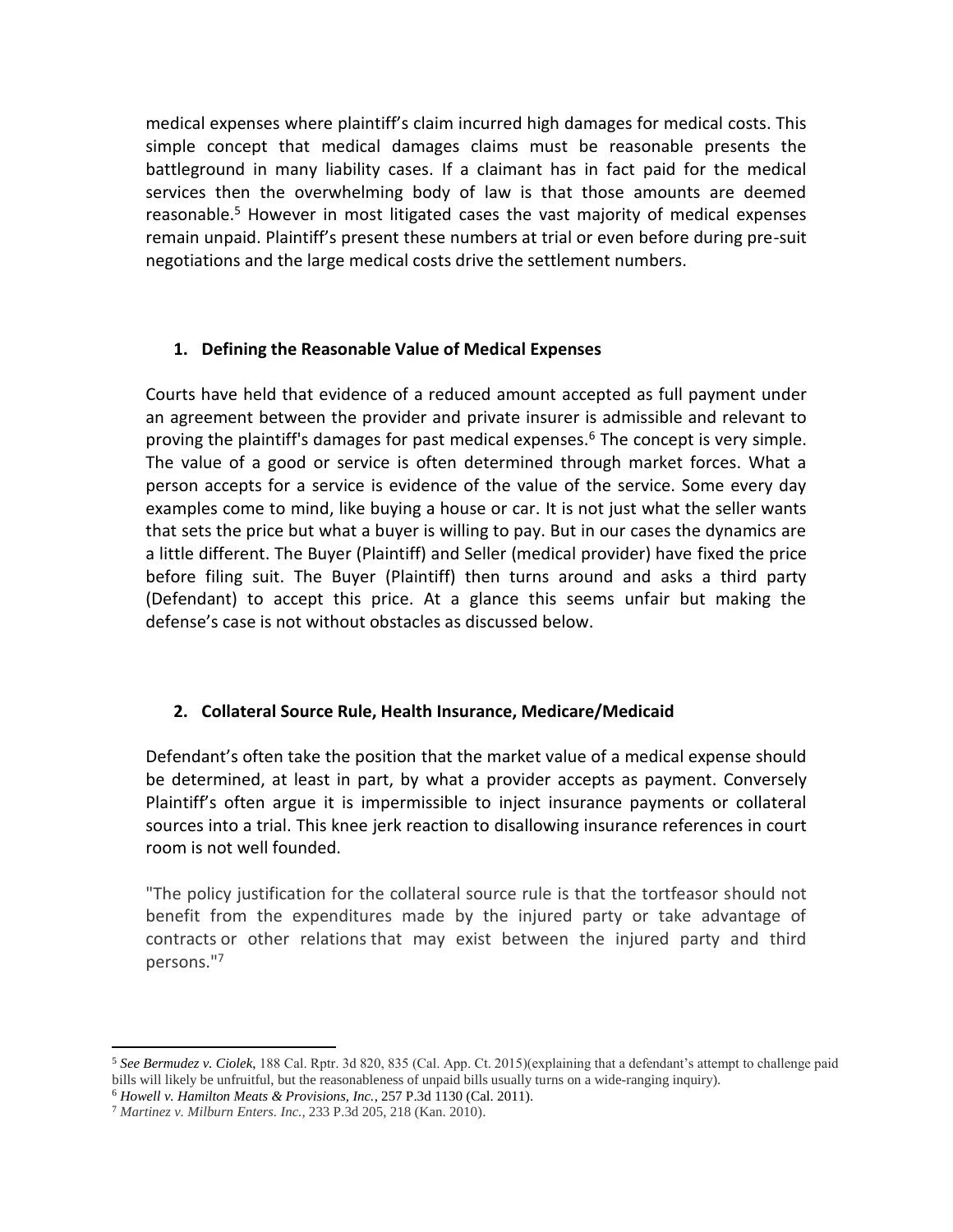There is no absolute ban on discussing or mentioning insurance. In most of the disputed cases the plaintiff does not have available health insurance or has not submitted the claimed amounts through available insurance. Instead in most cases there is a payment arrangement called a "Letter of Protection", "Forbearance Agreement" or "Doctor's Lien". This agreement gives the doctor a lien on any settlement or judgment pending the outcome of the case. The plaintiff can treat with a doctor on a revolving credit line which they purportedly have to pay back at the conclusion of their case. The policy consideration above does not apply to this situation as no insurance was used at all. It is not impermissible under any evidence code to talk about insurance in general. The existence of the lien itself is in fact relevant and admissible at trial.<sup>8</sup>

#### **Exceptions to the Collateral Source Rule**

In several jurisdictions, the collateral source rule does not bar admission of an amount originally billed and the reduced amount accepted by the provider in full satisfaction because both amounts are relevant to prove the reasonable value of medical treatment.<sup>9</sup> In addition, just like any evidentiary rule, the same evidence disallowed for one purpose may be admitted for a different purpose.<sup>10</sup> Even if a court is persuaded that evidence of other insurance payments is related to the collateral source rule the evidence should come in as relevant to prove reasonableness or motive. For example if a person had available insurance which would have resulted in reduced liability for medical expenses the fact that this person willingly took on a higher debt could be relevant to establish the motivation for this choice was to enhance their damages case.

#### **Medicare and Medicaid**

 $\overline{\phantom{a}}$ 

Medicare is a federal health insurance program for: people 65 years of age or older, certain younger people with disabilities, and people with End-Stage Renal Disease. Medicaid is a joint federal and state program that helps with medical costs for some people with limited income and resources. Medicaid also offers benefits not normally covered by Medicare, like nursing home care and personal care services. Medicare and Medicaid have readily and easily accessible rates for medial treatment that can be used for comparison purposes. Many doctors also use Medicare as a "base rate" and apply a multiplier of this rate to create their own charges. The Medicare rate is arguably low as a government type program but due to its comprehensive nature and scrutiny of medical procedures including peer reviews through CMS it provides a solid

<sup>8</sup> *Pack v. GEICO*, 119 So.3d 1284 (Fla. Dist. Ct. App. 2013) (LOPs are relevant to proving bias of a doctor and LOPs are admissible in evidence).

<sup>9</sup> *See Martinez,* 233 P.3d at 208; *Robinson v. Bates,* 857 N.E.2d 1195, 1200 (Ohio 2006)("Because no one pays the writeoff, it cannot possibly constitute *payment* of any benefit from a collateral source."); *Stanley v. Walker,* 906 N.E.2d 852 (Ind. 2009); *Howell,* 257 P.3d at 1130.

<sup>10</sup> *Robinson,* 857 N.E.2d at 1198; *Howell,* 257 P.3d at 1146 (explaining that evidence of a reduced amount accepted by a provider from an insurer is admissible to rebut the plaintiff's contention that a bill is reasonable but is inadmissible to prove such payments were made by an insurer).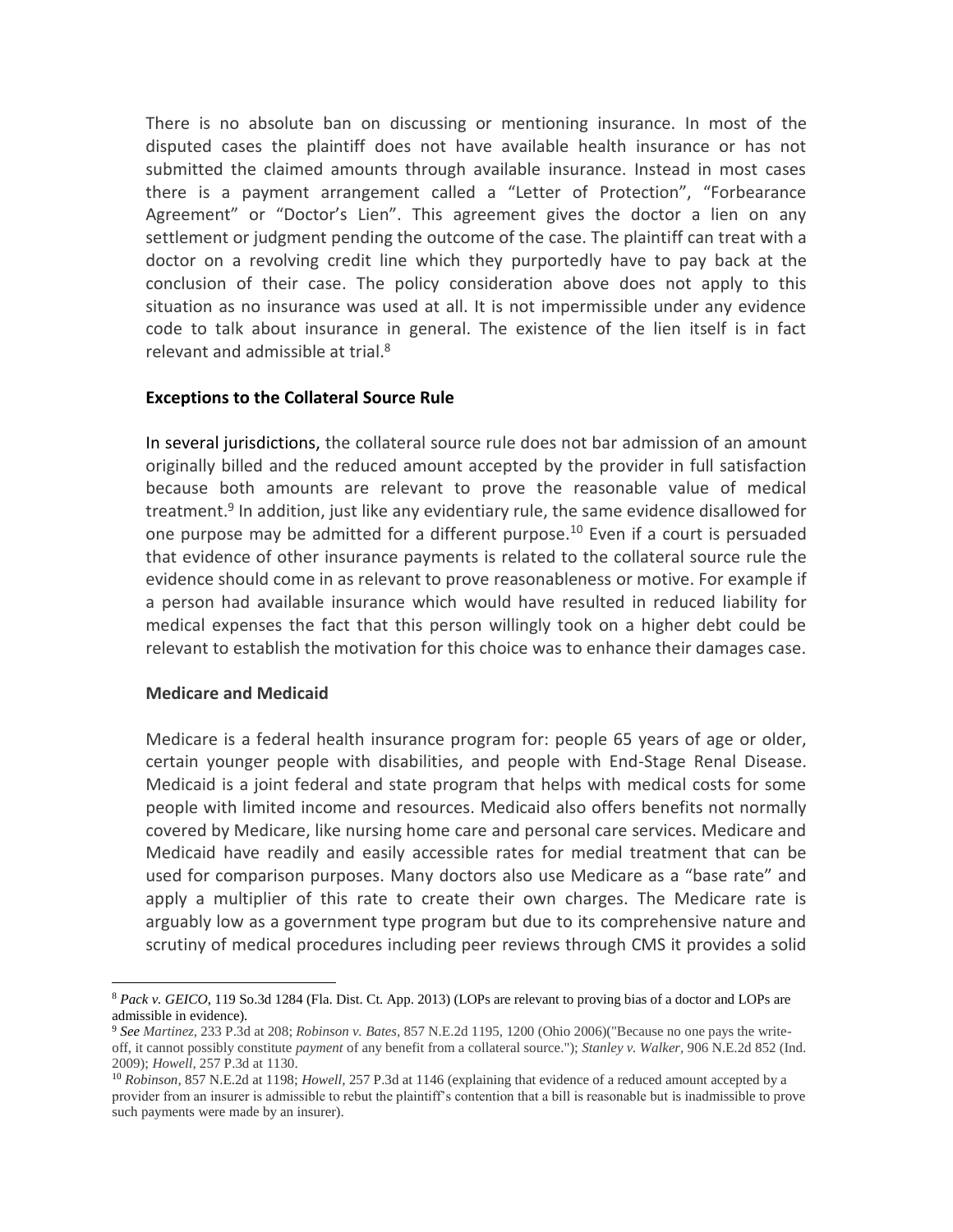benchmark. In cases where the plaintiff is of Medicare age or Medicaid eligible bills submitted for payment must conform to Medicare allowable rates. The Social Security Act, Title XVIII Section  $1848(g)(1-3)$  does not allow a medical provider to bill a Medicare beneficiary such as a Plaintiff in case, for medical charges that are not in line with the accepted payment under the Act. This is a protection afforded to all Medicare beneficiaries.

Since Medicare is considered a secondary payor and payments made when there could be another source or recovery are conditional payments there is a loophole in the defense's ability to force Medicare rates on all providers. Section 1802 of the Social Security Act gives the option to Medicare beneficiaries to enter into a private contract with a non-participating physician for services that would otherwise be covered under Medicare. *See* 42 U.S.C. 1395a. Such private contract must be in writing and contain several different beneficiary protections. Whether a doctor's lien or LOP is such a private contract has not been decided by any appellate court. Aside from the legal arguments on both sides regarding Medicare payments one must ask who is protecting the consumer? The rules limiting charges are intended to protect the plaintiff, why would an attorney be able to ethically allow his client be charged a higher amount?

# **3. Free Enterprise Practice of Medicine v. The Medical Business**

## **Advances in Medicine and Health Care Costs**

Advances in medicine including surgical techniques that are less invasive and have quicker recovery times have been a welcome progress in medicine. Many surgeries which would require hospital stays can now be done out patient at same-day surgery centers. Alongside these advances have come some controversy and increase in the volume of spinal procedures and overcharging for spinal procedures.<sup>11</sup> There is no question that these medical advances are good and quicker recovery times are even better. However, when it comes to submitting charges in the personal injury arena it is clear that quicker, more efficient, less invasive and same day surgical procedures, have not translated to reasonable charges.

Health care costs are rising and it is projected that between 2012 and 2022 healthcare spending will grow at 5.8%m which is 1% higher than our countries projected GDP.<sup>12</sup> This backdrop establishes health care costs will continue to rise and it is therefore imperative we have a good grasp on how to address medical damages.

## **Examples of Illegal Transactions**

<sup>11</sup> Gregory Przybylski, MD, *Coding Clarity: High-Volume Spinal Codes Get Payer Scrutiny*, AANS Neurosurgeon, Vol.19 No. 1, 2010.

<sup>&</sup>lt;sup>12</sup> CMS National Health Expenditure Projections 2012-2022.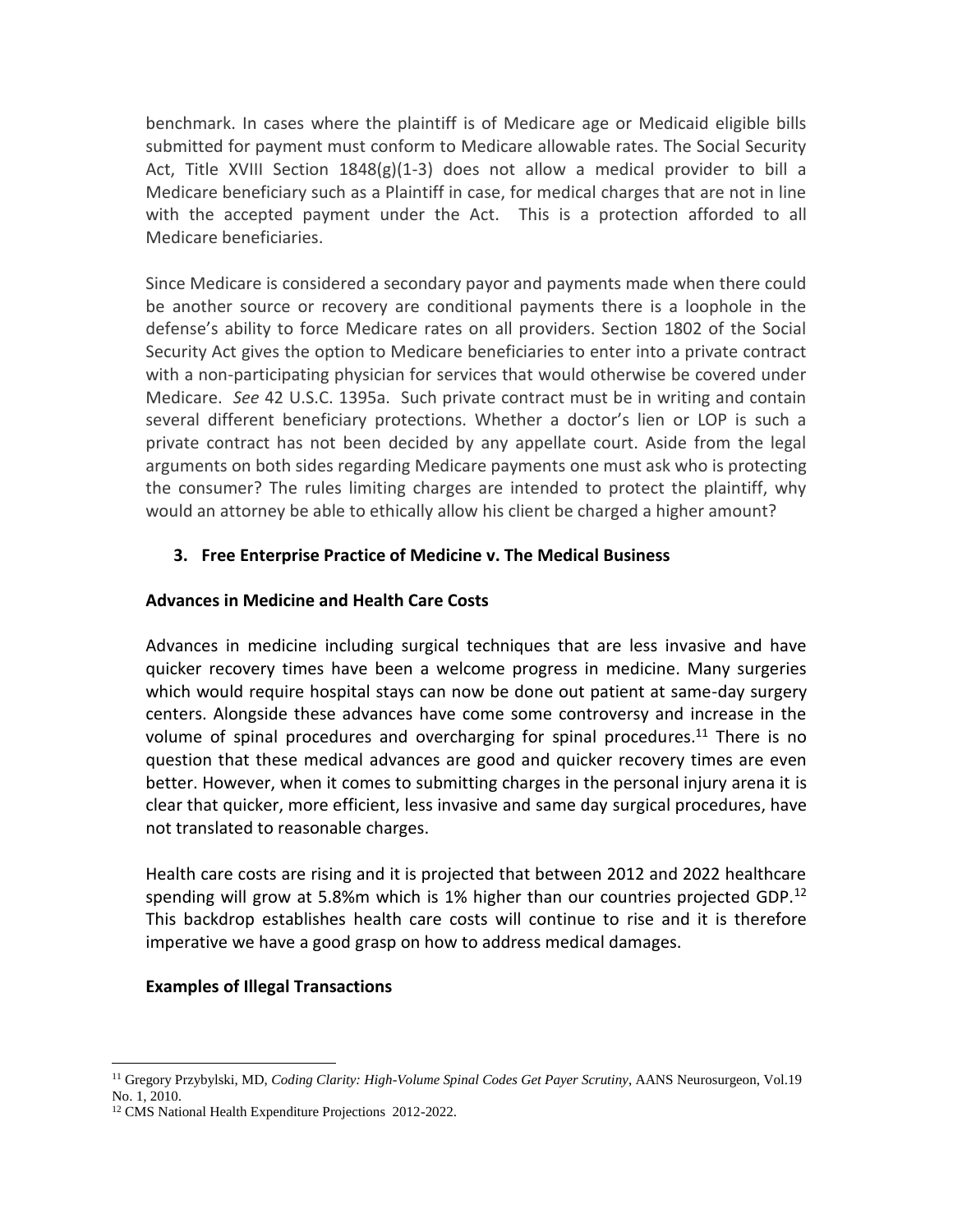Some transactions connected to medical billing agreements are expressly subject to criminal sanctions. The Anti-Kickback Statute prohibits paying remunerations to induce referrals for federal health care business. As of July 2009, thirty-six states and the District of Columbia had similar "anti-kickback laws," making it a criminal offense to knowingly offer, pay, solicit or receive a kickback or to induce or reward referrals, items, or services, which are reimbursable to a health care program.<sup>13</sup> Violations include hospitals paying physicians to refer patients to their facility or physicians paying recruiters to solicit business from patients in order to bill for unnecessary services under a healthcare program.

The Federal Stark Act expressly prohibits health care providers from referring patients to facilities or entities in which the provider has a financial interest. State laws addressing these self-referrals vary. Some states follow federal law, prohibiting most self-referrals. Others ban physicians from obtaining ownership interests in hospitals or facilities to which they refer patients. Several states merely require providers to disclose their financial interests to patients.<sup>14</sup> In performing discovery in our cases we should be alert to these types of issues as illegally rendered treatment may not be compensable.

#### **Factoring and Sale of Accounts Receivables**

Factoring is a commonplace business practice where a business sells their accounts receivable to a third party to assist in obtaining liquidity. Think of it as going to get an advance on your paycheck. In exchange for the risk of non-payment and waiting for the customer to pay the lender or "Factor" pays for the receivables at a discount. Typically this number varies but it is usually a fixed number around 10% or 20%. Factoring is not a loan.<sup>15</sup> Accounts receivable can also be purchased by an investor or third party who will hold on to the debt as an asset. Personal injury investment groups buy medical bills at a deep discount and hold on to them for the purpose of collecting the bill at the end of a case for a significant profit. This is different from factoring of receivables which typically includes cyclical purchase of receivables to assist in cash flow and avoid collections versus a pure investment with a huge mark up of 70-90% of the purchase price. For our purposes what is important is to understand is that these sales can be admissible in arguing the reasonable value of a medical service. The sales price can be used as an indicator of the market value. The obstacle we face in court is the misguided notion that plaintiff is on the hook for the full amount and therefore we should be barred from arguing that the purchase price is relevant.<sup>16</sup>

<sup>13</sup> National Conference of State Legislatures, *Health Cost Containment and Efficiencies* (2010), http://www.ncsl.org/portals/1/documents/health/Fraud-2010.pdf.

<sup>14</sup> National Conference of State Legislatures, *Health Cost Containment and Efficiencies* (2010),

http://www.ncsl.org/portals/1/documents/health/Fraud-2010.pdf. *Compare* Fla. Stat. § 456.053 (2016) *and* Ariz. Rev. Stat. § 32- 1401(25)(ff) (2016) *with* Conn. Gen. Stat. § 20-7a (2016).

<sup>15</sup> David B. Tatge and Jeremy B. Tatge, *Fundamentals of Factoring*, Practical Law The Journal, Sept. 2012, http://us.practicallaw.com/9-521-0970.

<sup>16</sup> *See Uspenskaya v. Meline*, 194 Cal. Rptr. 3d 364, 370 (Cal. Ct. App. 2015)(finding the fact that a provider "decides to sell a debt to a third party at a discount does not reduce the value of the services provided in the first place"); *Katiuzhinsky*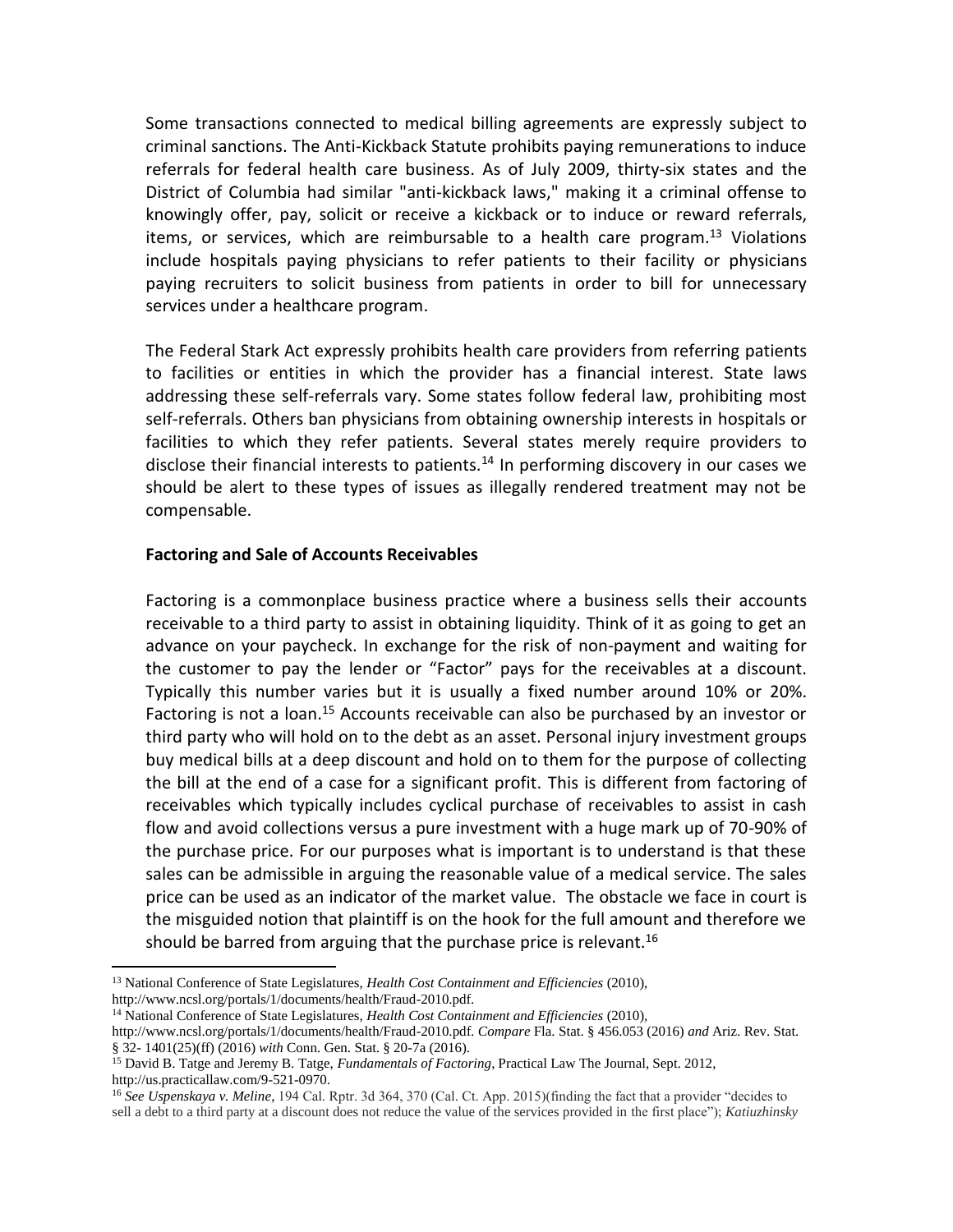### **II. Defense Strategies**

### **A. Discovery Tactics and Tools-Peeling the Onion**

Damages are an essential element of a personal injury case. The Defendant must have the ability to investigate and rebut plaintiff's evidence. Therefore, the defendant is entitled to "narrowly drawn discovery to test what figure, if any, reflects reasonable surgery bills."<sup>17</sup> This discovery includes information pertaining to contradicting medical bills. In *Publix Super Mkts., Inc. v. Hernandez*, Hernandez sued Publix for injuries arising out of a slip and fall. Her claim included past medical expenses. During the course of discovery, Publix obtained two conflicting bills for Hernandez's hospital care. One stating her total care amounted to \$18,708, which was paid in full by Performance Orthopedics for \$6,490. The second stating her total care amounted to \$54,233, which was paid in full by Peachtree Funding for \$12,384. Publix deposed the hospital billing supervisor, who could not explain the discrepancy. Florida's Third District Court of Appeal held Publix was entitled to documents pertaining to various Peachtree entities' dealings related to the medical treatment of Hernandez. The court reasoned, "Publix's ability to defend against the damages element of Ms. Hernandez's cause of action would be eviscerated" without the information sought.

Discovery regarding the internal cost structure of a health care provider, the amount the provider accepts as payment from private non-litigation payors, and the discounts provided to different classes of patients is also relevant for a jury to determine whether the amounts billed to plaintiff are reasonable.<sup>18</sup> In *Columbia Hosp. v. Hasson*, Florida's Fourth District Court of Appeal found the trial court correctly balanced the hospital's trade secret interests with the defendant's need for information to dispute, as unreasonable, the amount of medical expenses the plaintiff sought to recover. The court upheld the denial of the hospital's motion for protective order.

In challenging exaggerated medical claims under doctor's liens discovery efforts must focus on uncovering the true value of the services charged. This can be done using traditional discovery tools in the form of deposition, interrogatories and subpoenas to non-parties.

## **Discovery Tools**

 $\overline{\phantom{a}}$ 

Discovery should be tailored to investigating what billing practices a provider has as it pertains to amounts reimbursed from different sources, discounts in LOP cases, and any relationships that exist between a provider, referring attorneys, other practices, and even suppliers of medical equipment and ancillary services. There are two areas of

*v. Perry*, 62 Cal. Rptr. 3d 309, 316 (Cal. Ct. App. 2007)(finding the trial court erred in limiting recovery for medical expenses to the amounts paid by a third party who purchased plaintiffs' accounts).

<sup>17</sup> *Publix Super Mkts., Inc. v. Hernandez*, 176 So. 3d 350, 352 (Fla. Dist. Ct. App. 2015).

<sup>18</sup> *Columbia Hosp. (Palm Beaches) Ltd. P'ship v. Hasson*, 33 So. 3d 148, 149 (Fla. Dist. Ct. App. 2010).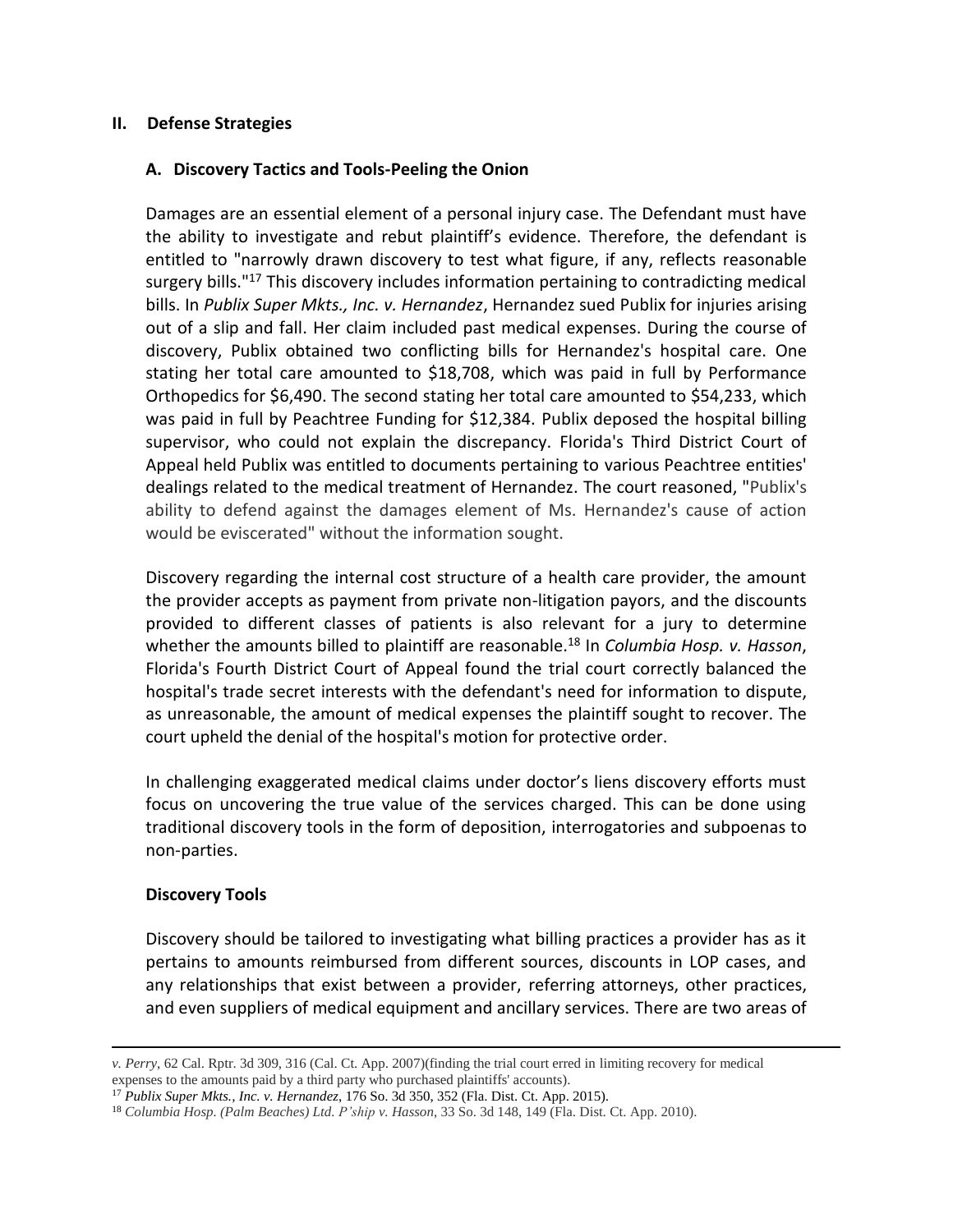discovery that are intertwined in determining a fair price for the services. First the methodology for arriving at the bill being presented and second any "bias" discovery that is appropriate.

"You can be sure of succeeding in your attacks if you only attack places which are undefended.<sup>"19</sup> The softer targets when it comes to discovery are not the expert witnesses trained in deposition questions but rather the office managers and the corporate designees who have access to the same information but likely not the same level of deposition expertise. Therefore it is advisable not to butt heads with an expert in a deposition over these issues but simply to find out who does their billing or who their office manager is. It is also not likely that one deposition will result in obtaining all needed information therefore it will often take several depositions to obtain what is needed. The *duces tecum* request as well needs to be tempered. The temptation is always to throw in the kitchen sink, but some times more targeted requests won't raise any eyebrows and avoid a protective order which protracts litigation. In general the subject matter of the deposition and items requested should be billing for the instant case, payments, sale of the bill, collections, and coding for the subject bill. During the deposition questions regarding insurance payments for similar services, reductions for letter of protections, number of cases or pending letter of protections with a particular law firm can be brought out.

A secondary source for information is the outpatient surgery centers. Typically they are less concerned about disclosing statistical data on a doctor. The frequency and the types of procedure similar or the same to the one performed along with the charges without disclosing HIPAA information is not hard for an ambulatory surgery to generate. In Florida these entities are regulated by the state and are already required to keep this information. Again, not overreaching in duces tecum or areas for deposition can result in a good source information. The surgery center will have its own bill generated that mirrors the surgeon's charges. In addition, it is important to develop how they generate their charges and how they compare to other payors as the bill from the surgical facility may be just as high as or higher than the surgeon's charges. It is appropriate to ask about costs of surgical equipment and hardware used.

The doctor of course will have to be deposed and asked questions about his services. Most of them will testify that they leave billing issues to their office manager. However the questions still have to be asked about what types of patients and sources of payments does the doctor have (Medicare, Workers Compensation, Insurance Contracts, Out of Net Work patients, and Doctor's Liens/LOP). The doctors lack of knowledge into his business practices is not only suspect to a reasonable juror but takes away the "indicia of reliability" for his charges. In addition, the issue of bias needs to be explored to determine referral relationships with lawyers, chiropractors, other practices, surgery centers and investors who buy their bills.

<sup>19</sup> SUN TZU, THE ART OF WAR (Lionel Giles trans., 1910).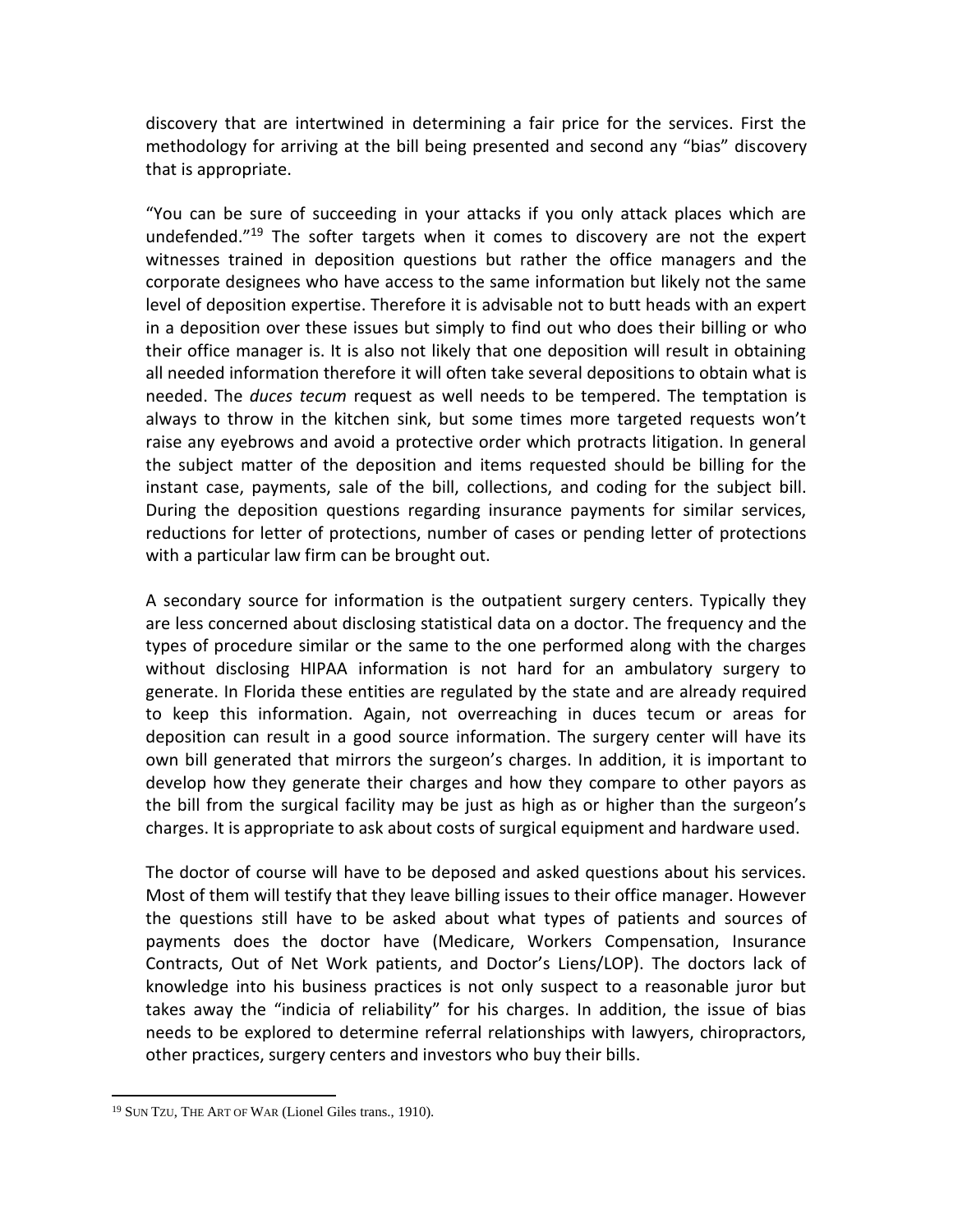Bias discovery on Plaintiff's experts is also a key component of any discovery on damages. After obtaining information on the billing practices, reimbursement, discounts etc. the jury still has to weigh the credibility and credence to give to the evidence. A jury staring at a six figure medical expense chart could have a difficult time overcoming simple arguments by plaintiff's counsel that the injured party is trying to skirt responsibility by challenging the incurred medical expenses. This is where bias discovery comes in to help tilt the scales back to where the jury understands that the doctor stands to benefit in this case as in other similar ones by overcharging. In Florida we have seen the evolution of case law allowing the playing field to become more even. A defendant is entitled to discovery that shows any relationship between an attorney and a law firm including payments obtained from a law firm to a provider.<sup>20</sup> Put together with evidence of overcharging and the doctor's interest in the outcome of the case, the jury will be more receptive to arguments that damages are truly inflated.

#### **B. Trial Strategies**

 $\overline{\phantom{a}}$ 

During trial, putting aside liability and causation arguments, the jury needs to be focused on reasonable damages. The stakes are now too high to leave damages unattended. During voir dire a party is allowed to discuss with the jury without disclosing the underlying facts, issues and their beliefs in relevant subjects.<sup>21</sup> It is too late to start discussing reasonableness of treatment, letters of protection, and health care costs, during opening statement. Jurors attitudes in these areas need to be explored using jury instructions that may have already been read to them depending on the jurisdiction in a discussion as to reasonable damages. There is a tug of war in jurors minds between taking responsibility for injuring someone and someone abusing the system by presenting inflated claims. If a defendant appears to be shirking its obligation the jury may close up to defense arguments but if the jury perceives plaintiff is trying to get a windfall they will close up to their arguments. Typical areas of questioning (without violating Golden Rule principles) are examples like "if I were to spill your coffee at dinner I should pay for it" but is it ok then for that person to get a \$5.00 coffee to replace the \$1.00 coffee he was having". Jurors have to understand the difference between plaintiffs having incurred bills versus asking the defendant to foot the entire inflated bill.

When the case starts questioning on the reasonableness of the bills has to be a central theme and addressed with each witness. Plaintiff needs to be asked if they tried to negotiate the bills, if they got a second opinion, if they even know what the charges are. The doctor needs to be asked whether he has a realistic expectation of being paid by plaintiff outside the lawsuit and whether he even discussed the fees in advance.

<sup>20</sup> *Neil Brown MD v. Mittelman*, 152 So. 3d 602 (Fla. Dist. Ct. App. 2014) (Discovery into LOPs and financial relationships is permitted and a direct referral is not needed).

<sup>21</sup> *See Depew v. Sullivan*, 71 P.3d 601 (Utah 2003)(explaining that a party is entitled to inquire about potential jurors' personal and even religious beliefs if pertinent to the issues at trial); *Babcock v. Northwest Mem'l Hosp.*, 767 S.W. 2d 705 (Texas 1989) (finding the trial court's refusal to allow questions during voir dire addressing the alleged "liability insurance crisis" and "lawsuit crisis" constituted reversible error).